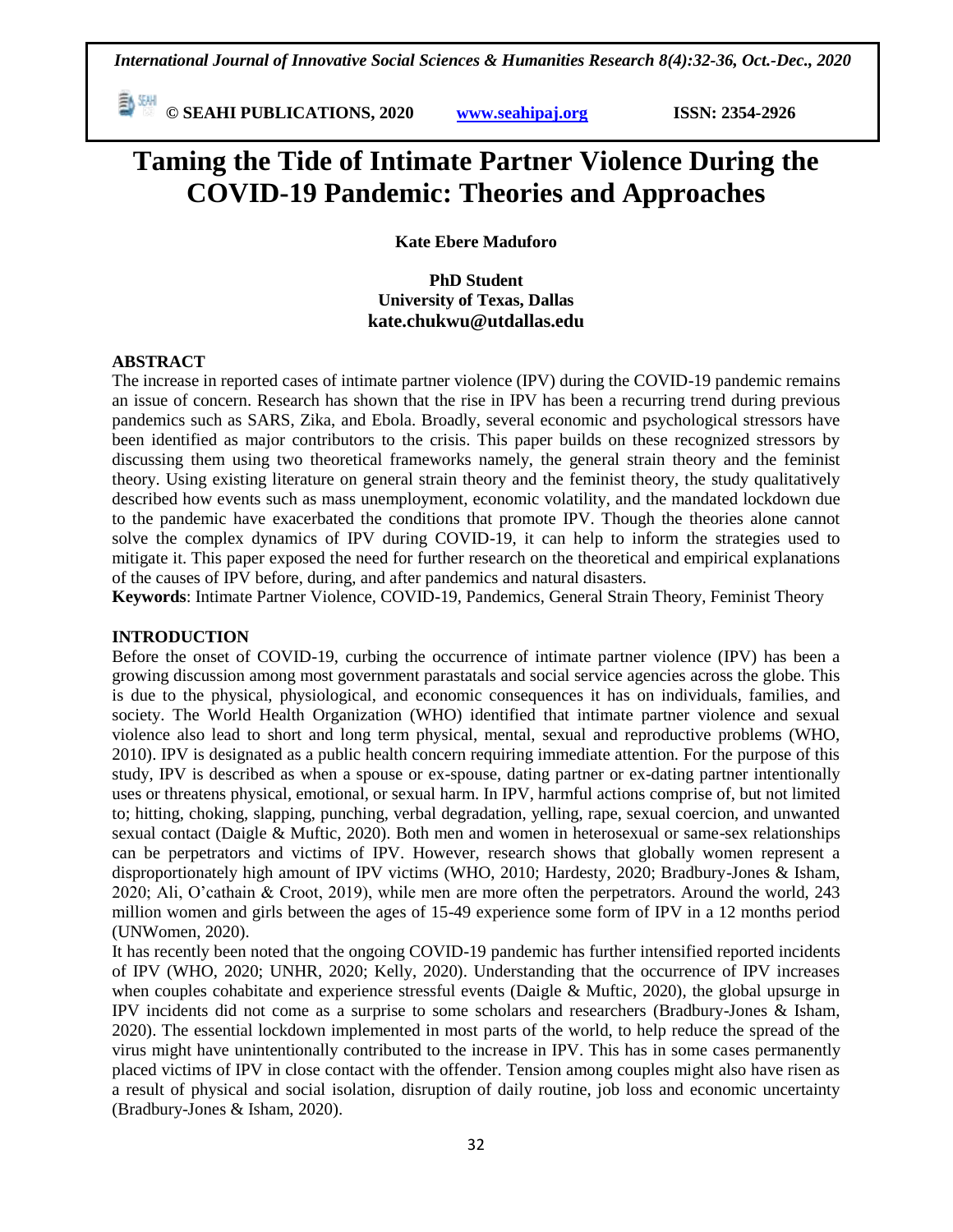In a statement put forward by the United Nations, governments have been called upon to intensify the If a statement put for the of the entire function, governments have seen cancel upon to intensity and fight against IPV during the pandemic because doing otherwise could also lead to an increase in intimate partner femicides (UNHR, 2020). As governments and policy experts discuss IPV prevention during a pandemic, they navigate an uncharted territory which would need a great amount of research (Peterman et al, 2020). Therefore, this paper seeks to understand how the pandemic has contributed to the increase in IPV and how governments and social agencies in various countries have responded to the issue amid a TPV pandemic. We also discuss resources that should be made available to victims of IPV during a pandemic.

#### **Intimate Partner Violence in a Pandemic: Theoretical Framework**

Pandemics are not new to mankind, neither is the crisis of IPV. The occurrence of pandemics, defined as Pandemics an infectious disease that has spread across multiple continents or worldwide, have been well documented throughout history. Some examples include the mid-century AD Justinian Plague, 1334 Black Death known for the death of one-third of the world population, 1918 Spanish Flu and more recently HIV/AIDS, SARS and Ebola (Huremovic, 2019). Likewise, IPV has been happening for a long time but has not always received the same attention as other health crisis.

Historically it was not always considered an offense for a husband to use violence to emphasize his dominance over his wife (Daigle & Muftic, 2020). However, compared to meticulous records on diseaserelated pandemics which are gathered over centuries, the collection of data on victimization and perpetuation of IPV is still a recent endeavor. This paper is not in any way an attempt to draw likeness between COVID-19 and IPV, rather it seeks to examine how pandemics can act as a risk factor for IPV. We do this using anecdotal information gathered through organizational reports and media coverage (Roesch et al, 2020; Patterman et al, 2020), considering that data on the effect of COVID-19 on IPV is scarce.

The link between pandemics and an increase in IPV has been described as "numerous and complex" (Hardesty, 2020). Ali, O'cathain & Croot, (2013) and Wolfe & Jaffe (1999), agree that finding theories that adequately explain this link has been a century long undertaking which has provided limited results. Although there is no "one size fits all" answer to this situation, as there is no central agreement on the causation of IPV, we however present an overview of two theories that might provide possible explanations to the growing rates of IPV during COVID-19. General strain theory from an economic perspective and the feminist theory from a psychological perspective attempts to explain the link between pandemics and an upsurge in IPV.

## *Economic Perspective*

When a person becomes economically vulnerable as a result of job loss, failed investments or unemployment, such situations can build up tension and frustration. Unfortunately, studies show that these circumstances increase the risk of a person engaging in IPV due to the lack of developed coping skills (Kohli et al, 2015; Peterman et al, 2020). The General Strain theory developed by Robert Agnew (2001) explains that there are "strainful" events that occur that make a person more susceptible to crime and delinquent behavior. He places the strain into two categories; objective strain and subjective strain. Objective strain is the actual stress event that takes place while subjective strain is how the individual evaluates that event either positively or negatively. Loss of employment is placed as an objective strain. Though evidence is limited, Agnew (2001) states that persistent unemployment is most likely to make a person act delinquently or commit a crime. The high rate in loss of income and financial instability during the lockdown can place additional stress on already vulnerable relationships which would increases IPV (Roesch et al, 2020).

## *Psychological Perspective*

Several studies have tried to explain the psychological causes of IPV offenders (Ali & Naylor, 2013). A key psychological component of IPV perpetuation is the action of the offender in trying to gain power and control over the victim. This is carried out through a variety of means such as isolation, physical harm, financial dependency, rape and manipulation. With the "stay at home" order in effect due to the pandemic, IPV victims are often placed at the "mercy" of the offender. For many victims of IPV, their homes were never the safest place for them even before the pandemic.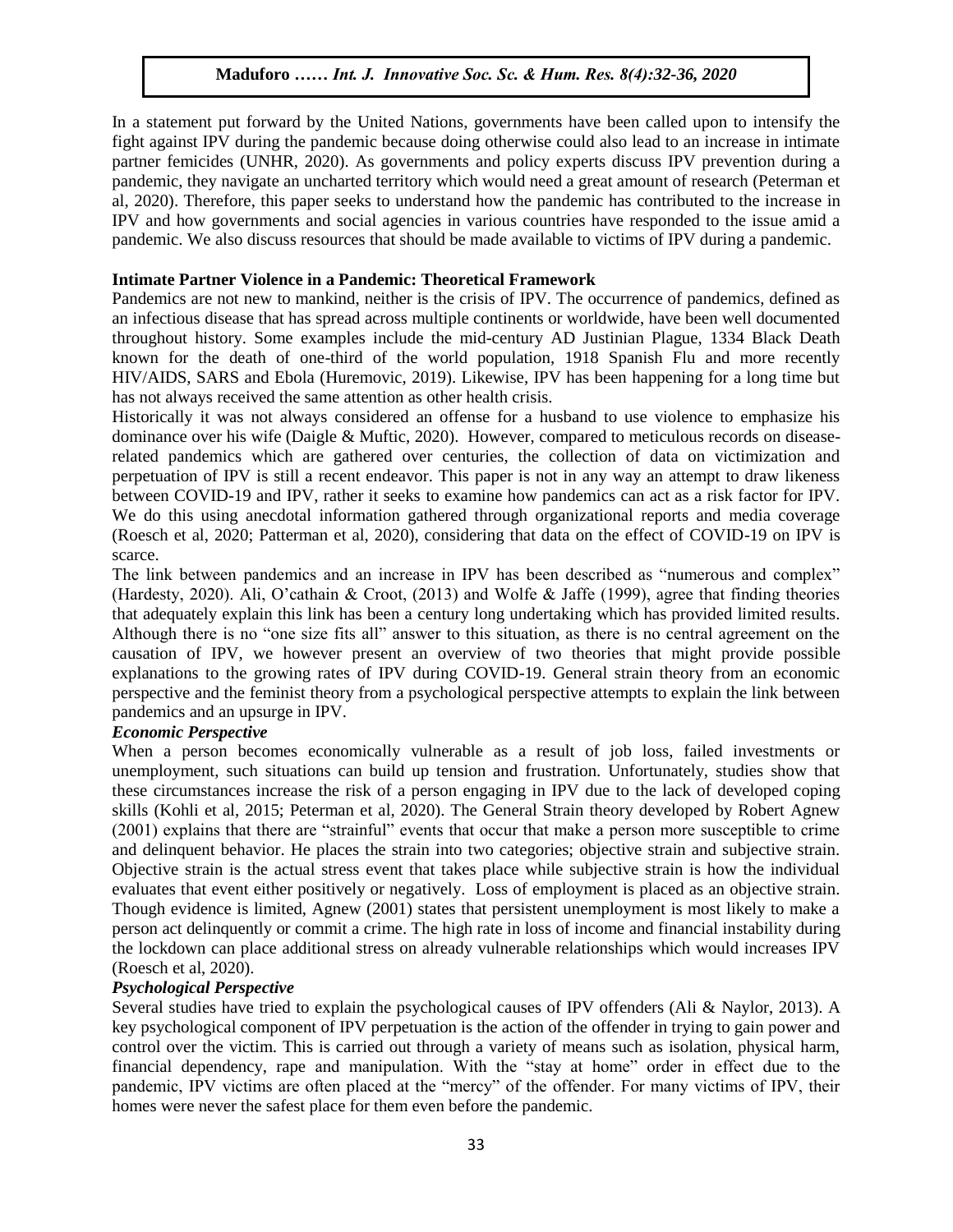The concept of power and control in IPV lacks a central definition, which makes it difficult for empirical research (Gage & Hutchinson, 2006; Jenkins, 2000). Researchers agree that each person in an intimate research (Gage & Hutchinson, 2006; Jenkins, 2000). Researchers agree that each person in an intimate relationship (regardless of gender) has a certain amount of power over their partner (Daigle & Muftic, 2020; Gage & Hutchinson, 2006). Though power can be unbalanced and abused, which often leads to IPV. Daigle  $\&$  Muftic (2020) defines power as a person's ability to impose his or her will on another. Power is also described as influencing others behavior unilaterally by controlling their outcomes or resources (French and Raven, 1959 in Jenkins, 2000).

One of the popular theories used to explain power in IPV has been the feminist theory. The feminist theory is centered on the dominance of men utilizing violence to gain control. This use of violence is further enabled through "patriarchy, constructions of masculinity and femininity, and structural further enabled through "patriarchy, constructions of masculinity and femininity, and structural constraints in wife abuse" (Gage & Hutchinson, 2006, p. 13). Therefore, in a pandemic that presents numerous uncertainties, the male partner maybe more prone to think he is losing control of his environment thereby resulting to violence. Pandemics by itself carry negative psychological consequences environment increby resulting to violence. I andernies by itself early negative psychological consequences which include but not limited to, anxiety, depression, suicidal ideation, and other mental health disorders, both during and after the event (Petterman, 2020). When this situation is combined with being in a volatile relationship there is the tendency for women to experience extreme violence in the hands of their male partners. The perpetrator is also prone to take advantage of the restrictions caused by the pandemic<br>to intensify control of their pertner. to intensify control of their partner.

#### **Approaches to IPV in the COVID-19 Pandemic**

Though theories may try to explain why IPV occurs, there is still a need for practical steps that mitigate IPV pre, during, and post pandemics. The growing rate of IPV during the pandemic has led to discussions IPV pre, during, and post pandemics. The growing rate of IPV during the pandemic has led to discussions on best practices for IPV prevention especially in crisis and disaster situations. This is an ongoing discussion in both developed and developing countries. France has had a 30% increase in cases of domestic violence (which IPV is included) since the lockdown (Euronews, 2020). In the Hubei province in China, cases have tripled during the lockdown from 47 last year to 162 this year (Guardian, 2020). Brazil, Spain, United States have also reported an increase in IPV reports during the pandemic. Chuku et al (2020), also observed an increase in Google searches for domestic violence help during the lockdown in Egypt, Kenya, Nigeria, South Africa, and Uganda.

The few studies undertaken on the link between COVID-19 and violence against women, strives to draw parallels and lessons learnt during previous health crisis like HIV/AIDS, Zika, and Ebola. During these health crises a rise in IPV was recorded (Roesch et al, 2020). Increase in IPV has appeared to be present whenever there is a large scale health or natural disaster.

For countries to respond appropriately to violence against women, UN recommends the need for increased funding of resources like support shelters, hotlines and online counselling, women and girls affected by the pandemic, victims of gender based violence, and frontline health and social workers need to be prioritized, law enforcement officers and count systems must prioritize cases involving violence against women to demonstrate that impunity would not be tolerated (UN Women, 2020).

There is also a need to incorporate help and support services that victims can readily access without altering the offender. For example, France and Spain have developed code systems for reporting domestic violence. In France, pharmacies have been included as part of the health facilities where a victim of IPV can go to seek help (Euronews, 2020). Another effective tool is to increase awareness campaigns for IPV through adverts on television, radio, and other web-based media outlets, sensitizing the community on the dangers of IPV and available resources. These campaigns should target both victims and offenders.

Taking these steps on IPV prevention would be steps in the right direction. It is also important for countries to tailor prevention activities that ensure that the needs of IPV victims are not sidetracked during the COVID-19 pandemic.

#### **CONCLUSION**

Discussing IPV can be complex, considering that combating the pandemic has been burdensome and has put a stain on government and healthcare resources and personnel. However, it is a conversation that is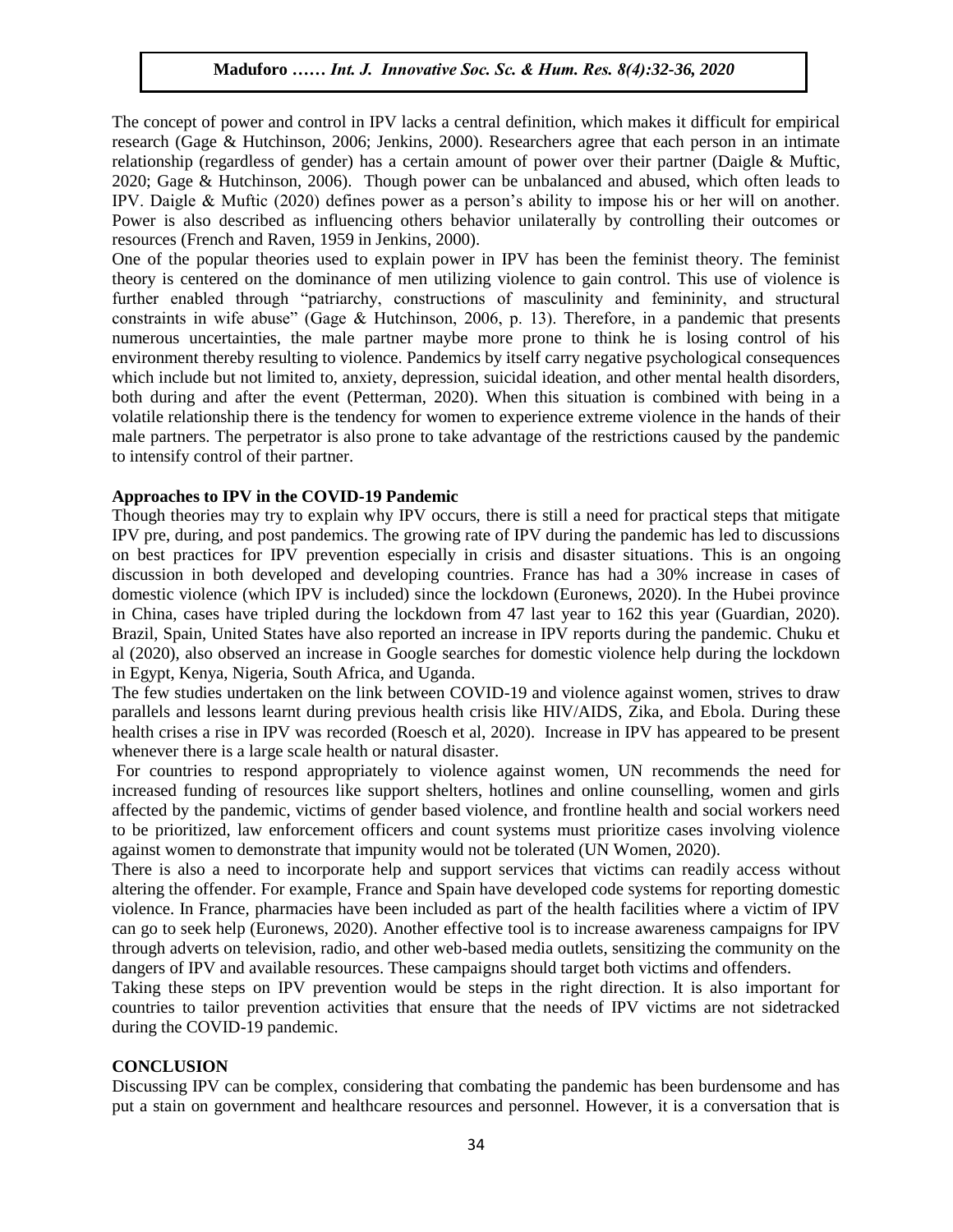necessary due to the negative consequences IPV has on the victims and society. IPV is a global issue that has been described as a "pandemic within a pandemic." Analyzing the reason for an increase in IPV cases globally due to COVID-19, has broadly been discussed from an economic and psychological perspective. Therefore, it is useful to continue to examine some theories that have been used to explain IPV before the pandemic and how they might still explain the increase in cases during and after the pandemic. Also, governments, policymakers, and stakeholders in IPV prevention must continue to seek innovative and governments, productive ways to assist IPV victims in the face of global crisis. As more empirical data become available on IPV during the pandemic, there is the need to re-examine how well these theories truly explain the increase in IPV during these unusual times.  $\sigma$  . In the Music  $\sigma$ 

#### **REFERENCES**

- Agnew, R. (2001). Building on the foundation of general strain theory: Specifying the types of strain most likely to lead to crime and delinquency. *Journal of Research in Crime and Delinquency*, *38(4),* 319–361. https://doi.org/10.1177/0022427801038004001
- Ali, P., & Naylor, P. (2013). Intimate partner violence: A narrative review of the biological and psychological explanations for its causation. *Aggression and Violent Behavior, 18(3),* 373–382. https://doi.org/10.1016/j.avb.2013.01.003
- Ali, P., O'cathain, A., & Croot, E. (2019). Not managing expectations: A grounded theory of intimate partner violence from the perspective of Pakistani people. *Journal of Interpersonal Violence, 34(19),* 4085–4113. https://doi.org/10.1177/0886260516672939
- Bradbury-Jones, C., & Isham L. (2020). The pandemic paradox: The consequences of COVID-19 on domestic violence. *Journal of Clinical Nursing*, 29(13-14).<https://doi.org/10.1111/jocn.15296>
- Chuku, C., Mukasa, A., & Yenice, Y. (2020). Putting women and girls safety first in Africa's response to COVID-19. Africa in focus-Brookings Institute. Retrieved from https://www.brookings.edu/blog/africa-in-focus/2020/05/08/putting-women-and-girls-safety-firstin-africas-response-to-covid-19/
- Daigle, L. & Muftic, L. (2020). Victimology: A Comprehensive Approach. Sage Publishing. Second Edition.
- Euronews. (2020). Domestic violence cases jump 30% during lockdown in France. Published: March 28,2020. Retrieved from https://www.euronews.com/2020/03/28/domestic-violence-cases-jump-30-during-lockdown-in-france
- Gage, A., & Hutchinson, P. (2006). Power, control, and intimate partner sexual violence in Haiti. *Archives of Sexual Behavior, 35(1),* 11–24. https://doi.org/10.1007/s10508-006-8991-0
- Guardian, (2020). Lockdowns around the world bring rise in domestic violence. Published March 28, 2020. Retrieved from https://www.theguardian.com/society/2020/mar/28/lockdowns-world-risedomestic-violence?CMP=Share\_iOSApp\_Other
- Hardesty, J., in Henry, S. (2020). Understanding the link between pandemics and intimate partner violence. University of Illinois college of agricultural, consumer and environmental sciences news. Retrieved from [https://aces.illinois.edu/news/understanding-link-between-pandemics-and](https://aces.illinois.edu/news/understanding-link-between-pandemics-and-intimate-partner-violence)[intimate-partner-violence](https://aces.illinois.edu/news/understanding-link-between-pandemics-and-intimate-partner-violence)
- Huremovic, D. (2019). Brief history of pandemic (pandemics throughout history). *Psychiatry of Pandemics.* https://doi.org/10.1007/978-3-030-15346-5\_2
- Jenkins, S. (2000). Introduction to the special issue: Defining gender, relationships, and power. *Sex Roles, 42(7),* 467–493. https://doi.org/10.1023/A:1007010604246
- Kelly, L. (2020). Who bears witness to a hidden epidemic?. The New York Times. Published July 14, 2020. Retrieved from https://www.nytimes.com/2020/07/14/opinion/domestic-violencecoronavirus.html
- Kohli, A., Perrin, N., Mpanano, R., Banywesize, L., Mirindi, A., Banywesize, J., Mitima, C., Binkurhorhwa, A., Bufole, N., & Glass, N. (2015). Family and community driven response to intimate partner violence in post-conflict settings. *Social Science & Medicine, 146*, 276–284. https://doi.org/10.1016/j.socscimed.2015.10.011